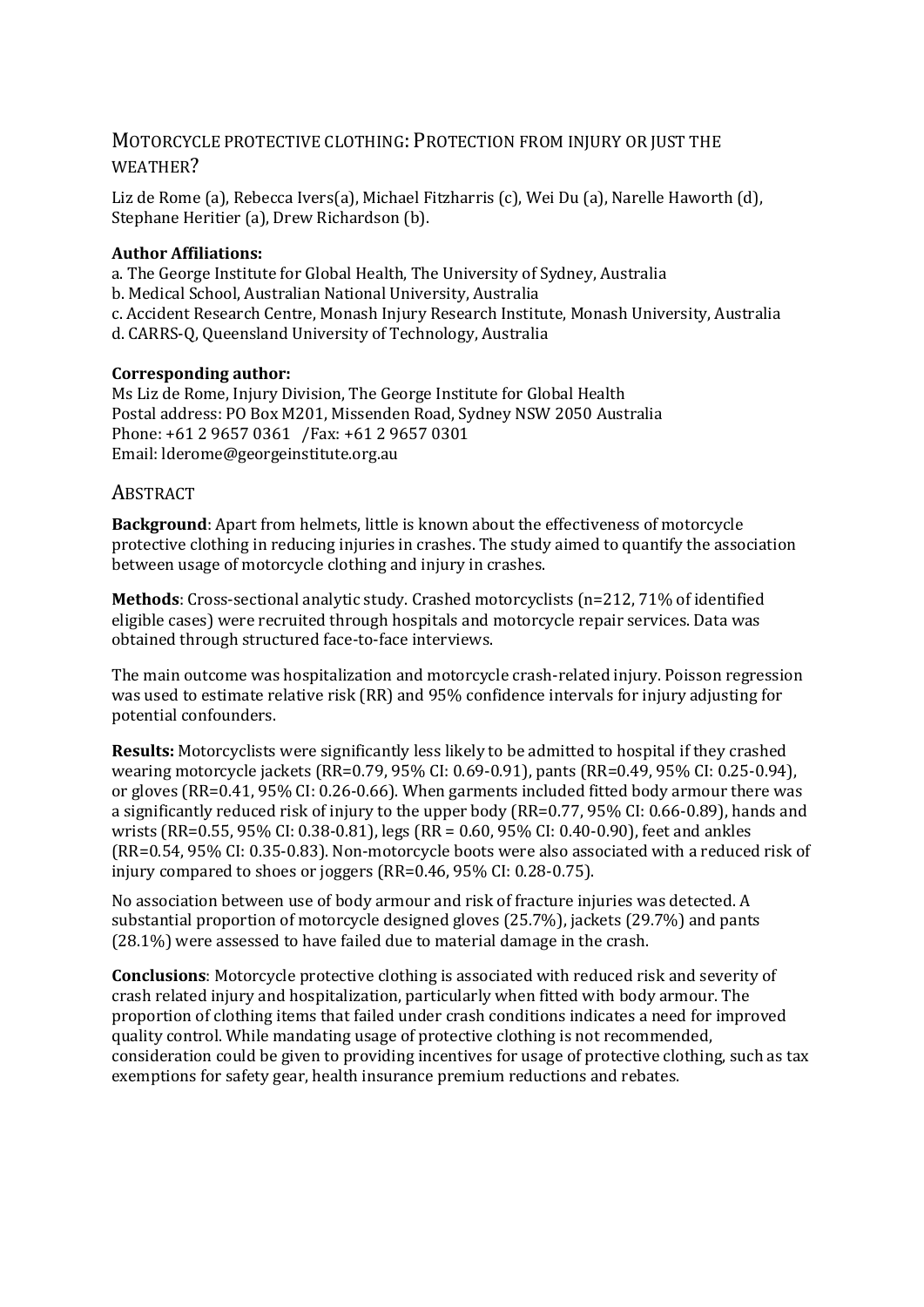# **INTRODUCTION**

Motorcycles are the fastest growing sector of motor vehicles globally and comprise the majority of the fleet in many low and middle income countries. Their presence on the roads is mirrored in the increasing proportion of motorcycle crash casualties in both low and high income countries (WHO 2004). Compared to car drivers, motorcyclists are more likely to be killed or severely injured in crashes (DFT 2008, Lee *et al.* 2010). For many years motorcycle safety research has been dominated by debate about the effectiveness of helmets (Lawrence *et al.* 2002, Liu *et al.* 2008). There has been less focus on other protection for the rider's body, although the protective value of materials such as leather have been known for at least 30 years (Feldkamp *et al.* 1977, Zettas *et al.* 1979, Aldman *et al.* 1981, Hurt *et al.* 1981a, Schuller *et al.* 1982, Schuller *et al.* 1986, Otte and Middelhauve 1987, Hell and Lob 1993).

In Europe, standards have been developed for motorcycle protective clothing based on two mechanisms for protecting the motorcyclist's body (EEVC 1993). The first requires protection of soft tissues by material and construction that is abrasion, cut, tear and burst resistant (EU 2002). The second requires the use of body armour or impact protectors (high-density foam shields) which absorb and distribute the force of direct impacts to exposed areas e.g. elbows (EU 1998). There are now separate standards for motorcycle protective gloves, boots, one piece suits, jackets and pants and body armour for the limbs and back. While only enforceable in Europe, the standards have provided benchmarks for manufacturers across the international market (de Rome 2006). The result has been the emergence of a new generation of protective clothing products, however to date their performance in real world crashes has not been examined.

While there are limits to the extent clothing can prevent injury in high impact crashes, it is in low impact crashes that protective clothing is thought to offer the greatest injury reduction (Hell and Lob 1993). The majority of motorcycle crashes do not involve high speeds nor impacts with fixed objects (EEVC 1993, Noordzij *et al.* 2001, ACEM 2004). However it is apparent that many riders who wear helmets do not fully protect the rest of their bodies (Hurt *et al.* 1981a, Reeder *et al.* 1996, ACEM 2004, de Rome and Stanford 2006, Wishart *et al.* 2009). Given the increasing human and economic costs of motorcycle injuries around the world, there is a clear need for research to establish the effectiveness of motorcycle protective clothing.

# **METHODS**

The aim of the study was to examine the association between use of motorcycle protective clothing and risk of injury in crashes.

A 12 month prospective cohort study of motorcycle crashes was conducted from June 2008. Eligible participants were residents of the study area, aged 17-70 years, who were riders or passengers involved in motorcycle crashes causing injury or vehicle damage, on public roads within the Australian Capital Territory (ACT). Motorcyclists were excluded if they scored < 13 on the Glasgow Coma Scale (GCS), sustained severe head (3+) or spinal injuries (4+) on the Abbreviated Injury Scale (AIS), or were otherwise unable to provide informed consent (Teasdale and Jennett 1974, AAAM 2005).

The ACT consists of an urban centre with a population of 354,900 (ABS 2010) surrounded by a rural region. Potential participants were identified through the two hospitals and/or thirteen motorcycle crash repairers servicing the area. Repair services received a recruitment fee to obtain written consent and contact details from customers who had been involved in road crashes. Potential participants were mailed information and telephoned to invite their participation in the study.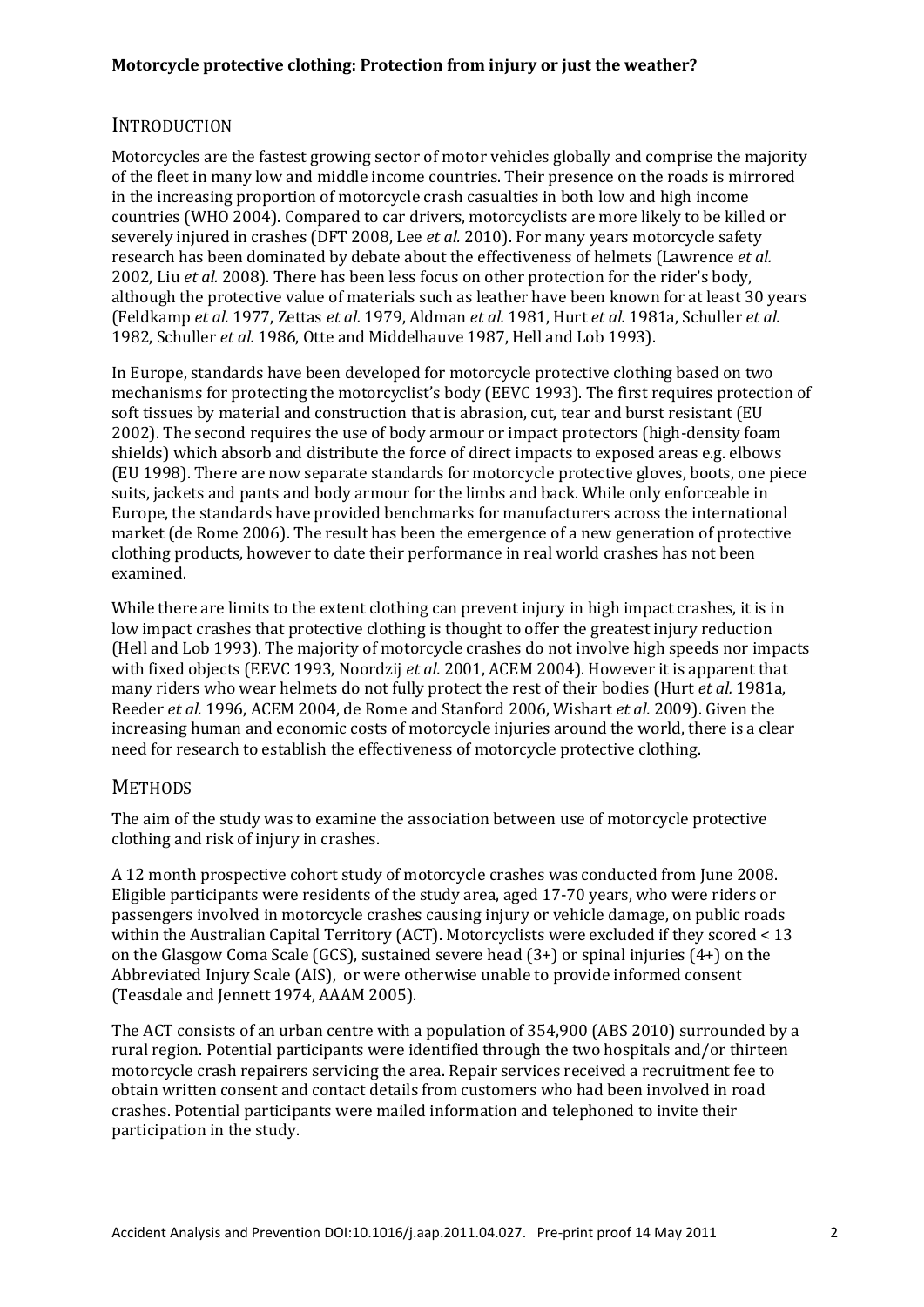Participants were interviewed face-face approximately two weeks after their crash and surveyed by mail after six weeks and six months. The interview format was based on the OECD methodology for motorcycle crash investigation.(OECD 2001) Information about the crash, the type and speed of impact, clothing worn and injury details were collected, in addition to demographic details and information relating to their riding experience and exposure. External clothing worn and any evidence of crash impact was photographed. Participants also completed six questionnaires about their general health prior to the crash. These were repeated in the follow up surveys on the longer term consequences of the crash, the findings of which are not reported here.

Injury details were recorded by location: hands/wrists, upper body (including arms, shoulders, chest, abdomen and upper back), lower body (including hips, lower back and legs) and feet/ankles. Injuries were classified by type: soft tissue (abrasion, cuts, laceration, bruises and burns), joint damage (sprains and dislocations), fractures and internal injuries. Injury details, including location and dimensions, were recorded on a body outline diagram by the interviewer and subsequently independently scored on the AIS scale by a trained assessor. The medical records of participants who attended hospital were used to corroborate interview reports on injuries and admissions details.

The current article is a cross-sectional analysis of the baseline data. The main outcomes reported are injury by body zone and admission to hospital. Self-reported injury data obtained at interview was used for this analysis, as it was available for all participants and provided more detail on minor injuries than available in emergency department records. The main exposure was use of motorcycle protective clothing with or without body armour. Motorcycle clothing not designed for injury protection (e.g. weather protection) was not included.

Sample size estimates were based on the expected exposure (protection) and outcome (injury) rates for each body zones. The expected protection rates for each body zone was based on a recent Australian survey of riders (de Rome and Brandon 2007). The expected injury rates in unprotected riders were based on those reported by Hurt et al (Hurt *et al.* 1981b). The largest sample was required for the upper body based on an expected 12% unprotected (de Rome and Brandon 2007) and 58% of unprotected being injured (Hurt *et al.* 1981b). A sample of 201 was required to detect a 30% difference in the proportion of protected and unprotected riders with injuries to their upper body, based on a test for two independent proportions with a target level of  $\alpha$ =0.05 and power of 80%.

Age was categorised into identified motorcycle crash risk age groups (ATSB 2002). The impacts causing injury to the motorcyclists' body were classified into 5 types and up to 4 separate impacts were recorded per motorcyclist.

Ethical approval for the study was obtained from the Human Research Ethics Committees (HREC) for ACT Health and Calvary Health Care. The study was endorsed by the main local motorcycle community organisations.

Relative risk ratios were selected as the appropriate means of comparison as this was a crosssectional study and the outcomes of interest were relatively common (incidence greater than 10%) (Zou 2004). To avoid convergence issues encountered with the log-binomial model, the Poisson model with sandwich variance estimator was used to compute adjusted relative risks (Spiegelman and Hertsmark 2005, Lumley *et al.* 2006). The analysis computed the relative risk for injury to each part of the body by level of protection. Poisson regression models were used to estimate the relative risk (RR) and corresponding 95% confidence intervals for hospitalization and, separately, for injury to each body zone by injury type. Tests of association were adjusted for potential confounders of injury identified from the literature including the age and gender of the motorcyclist; type of motorcycle; type of crash (single or multi-vehicle);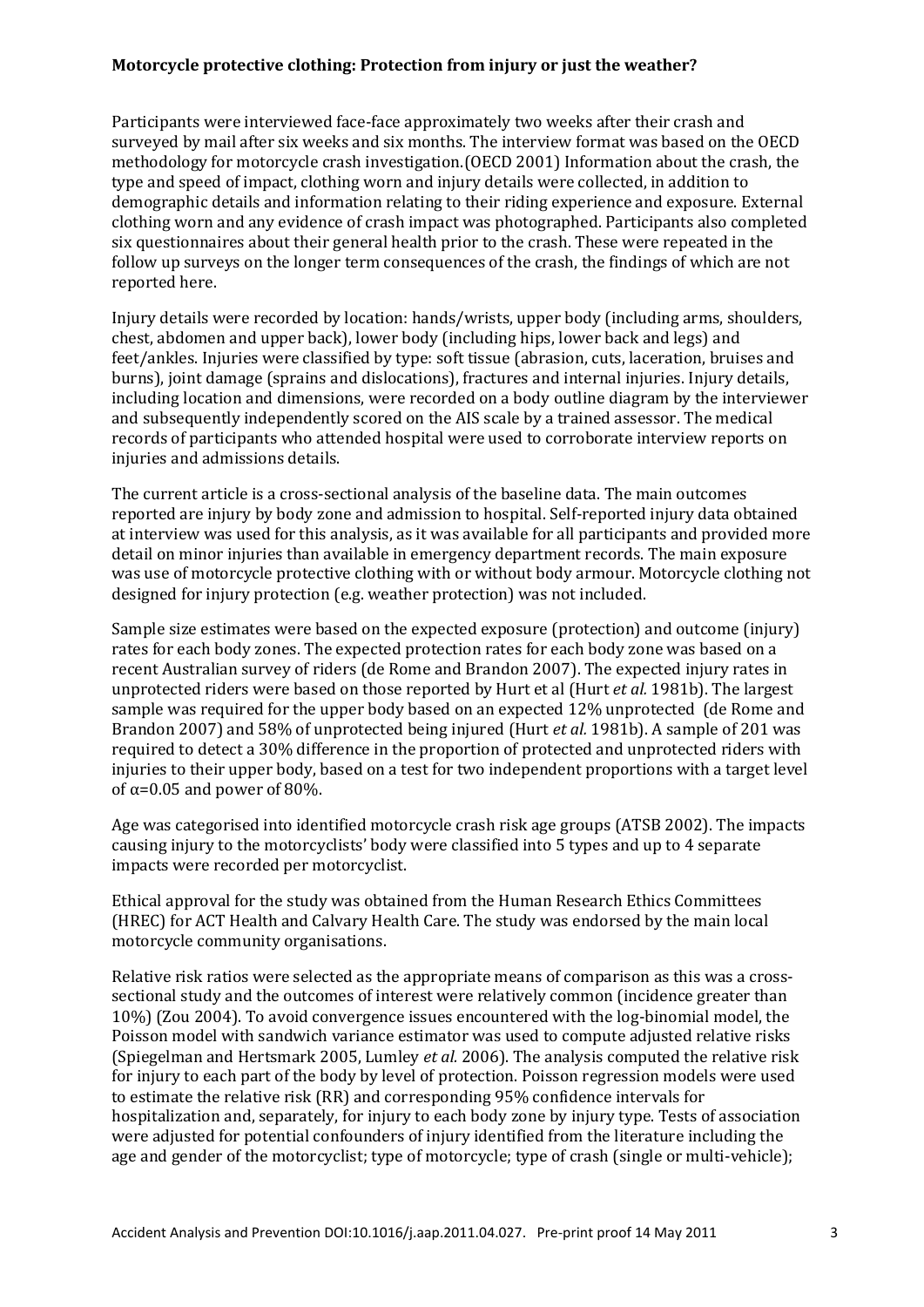type of impact (e.g. road surface, other vehicle or fixed object); and the estimated speed of impact (Lin et al. 2003, Zambon and Hasselberg 2006, Pai and Saleh 2007).

As it was likely that riders who were not injured were under-represented in the study, a sensitivity analysis was conducted. The analysis was re-run on the subset of participants who were recruited from hospital, excluding those recruited via other means.

Analysis was conducted in SAS 9.1 (SAS 2008).

## **RESULTS**

Over the study period the researchers identified 618 crashed motorcyclists, including 298 who had been involved in a road crash within the ACT and met all eligibility criteria for inclusion in the study. Of these 298 eligible motorcyclists 71.1% (n=212) participated, 20% (n=59) could not be contacted, 8% (n=24) declined and 1% (n=3) were excluded on medical grounds. The 212 participants included 126 (59.4%) identified from hospital presentations, 75 (35.4%) from crash repair services and 9 self-referred (4.2%). There were no significant differences in age or sex between eligible participating and non-participating riders identified through hospitals.

The 320 motorcyclists classified as ineligible either lived (n=66, 21%) or crashed outside the study area (n=63, 20%), crashed off-road (n=159, 50%), or were misclassified or double counted by crash repairer and hospital (n=32, 9%).

Study participants included 49 (23.1%) admitted to hospital, 124 (58.8%) who required some medical treatment and 39 (18.4%) who did not seek medical treatment. The majority (73.6%, n=156) sustained minor injuries (AIS 1) with only 1% (n=3) uninjured (AAAM 2005). Almost half of the crashes (49%) involved another vehicle, 42% were single vehicle and 9% involved an animal, usually a kangaroo on the road. Over the same period, 283 motorcycle road crashes were reported to ACT police, these included 100 injury crashes and 183 involving property damage only (ACT Roads 2010).

Table 1 summarises key demographic and crash characteristics of the sample. Nearly all participants wore helmets (98.6%), motorcycle jackets (82.5%) and motorcycle gloves (87.3%). Fewer wore motorcycle pants (34.9%), motorcycle boots (38.2%) or other heavy boots (25.9%). Body armour was worn over shoulders and elbows (71.7%), hands (50.9%), feet/ankles (29.7%), backs (18.9%), knees 9.9% and hips (7.6%). Almost half (45.8%) wore foam inserts in their jacket backs.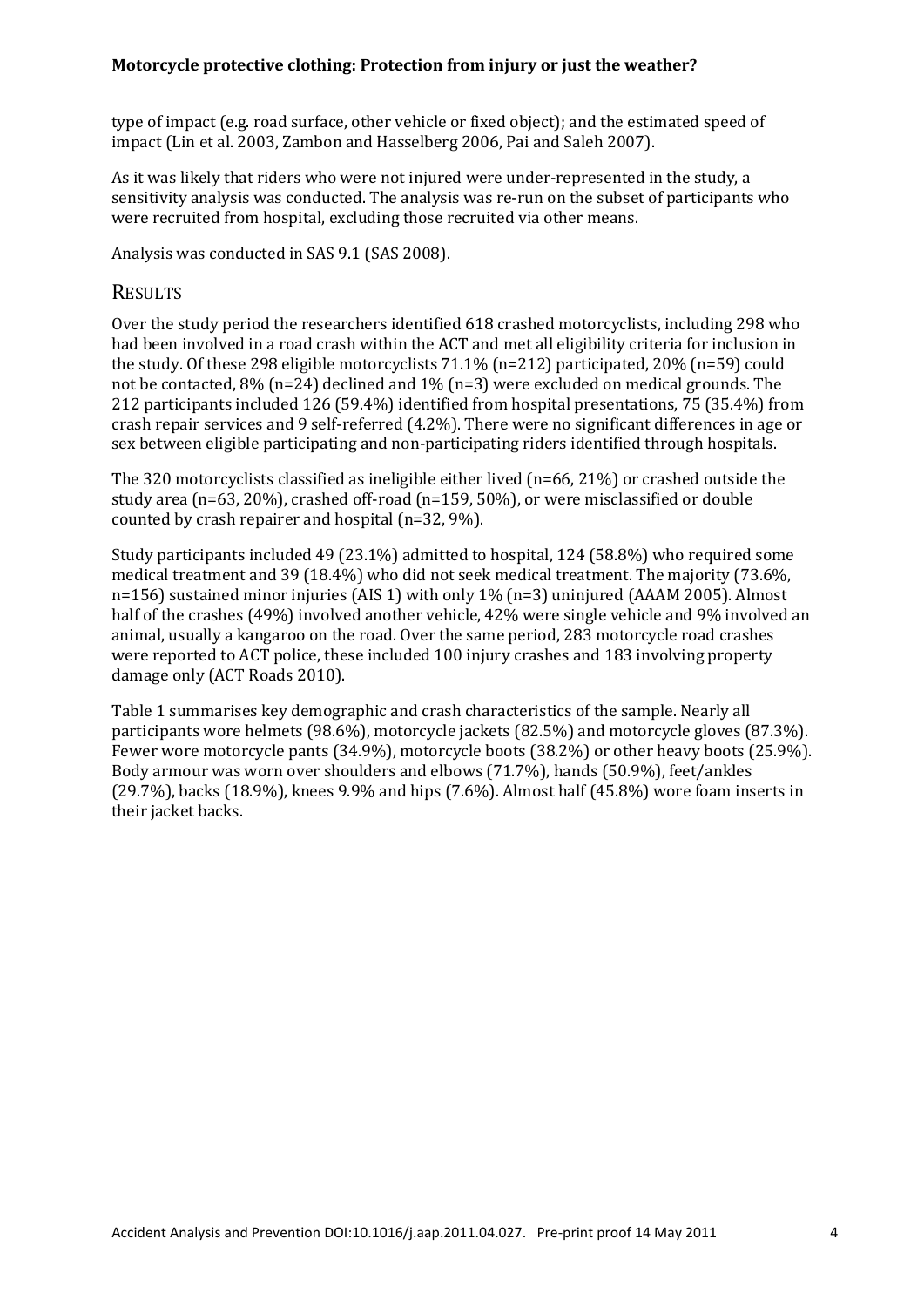| Factor n (%)                        |                                      |                             |                                   |               |                        |            |                  |
|-------------------------------------|--------------------------------------|-----------------------------|-----------------------------------|---------------|------------------------|------------|------------------|
| Gender                              | <b>Male</b>                          | Female                      |                                   |               |                        |            |                  |
|                                     | 184 (86.8)                           | 28 (13.2)                   |                                   |               |                        |            |                  |
| Age group                           | $17 - 25$                            | 26-39                       | 40-75                             |               |                        |            |                  |
|                                     | 61(29.3)                             | 90 (42.5)                   | 60 (28.3)                         |               |                        |            |                  |
| <b>Motorcycle licence</b>           | <b>None</b>                          | Learner                     | Provisional                       | <b>Full</b>   |                        |            |                  |
|                                     | 5(2.4)                               | 54 (25.5)                   | 25(11.8)                          | 128 (60.4)    |                        |            |                  |
|                                     | Standard/                            | Touring/                    | Supersport/                       | Off-road      |                        |            |                  |
| <b>Type of motorcycle</b>           | <b>Scooter</b>                       | Cruiser                     | Sport/                            |               |                        |            |                  |
|                                     | 36 (17.0)                            | 60 (28.3)<br><b>Medical</b> | 106 (50.0)                        | 10(4.7)       |                        |            |                  |
|                                     | No medical                           | treatment                   | <b>Admitted to</b>                |               |                        |            |                  |
| Hospitalization                     | treatment                            | only                        | hospital                          |               |                        |            |                  |
|                                     | 39 (18.4)                            | 124 (58.5)                  | 49 (23.1)                         |               |                        |            |                  |
| <b>MAIS</b> (Most                   | $\boldsymbol{0}$                     | $\mathbf{1}$                | $\boldsymbol{2}$                  | 3             | $\boldsymbol{4}$       | 5          | $\boldsymbol{6}$ |
| serious injury)                     | 3(1.4)                               | 156 (73.6)                  | 36(17.0)                          | 12(5.7)       | 3(1.4)                 | 1<br>(0.5) | 1(0.5)           |
|                                     |                                      |                             |                                   |               |                        |            |                  |
| Motorcycle                          |                                      |                             |                                   |               |                        |            |                  |
| clothing                            | <b>Helmet</b>                        | Jacket                      | <b>Pants</b>                      | <b>Gloves</b> | <b>Boots</b>           |            |                  |
| Worn $(n)$                          | 209 (98.6)                           | 175 (82.6)                  | 74 (34.9)                         | 185 (87.3)    | 81 (38.2)              |            |                  |
| Impact sustained                    | 126(60.3)                            | 142 (81.1)                  | 55 (74.3)                         | 120 (64.9)    | 54 (66.7)              |            |                  |
| Garment damaged                     | 139 (66.5)                           | 115 (65.7)                  | 42 (56.8)                         | 101 (54.6)    | 56 (69.1)              |            |                  |
| <b>Clothing failure</b>             |                                      |                             |                                   |               |                        |            |                  |
| Material <sup>a</sup>               | NA                                   | 52 (29.7)                   | 52 (28.1)                         | 19 (25.7)     | 7(8.6)                 |            |                  |
| Seams/fastenings                    | NA                                   | 18 (10.3)                   | 2(2.7)                            | 14(7.6)       | 5(6.2)                 |            |                  |
|                                     |                                      | Lower                       |                                   |               |                        |            |                  |
| <b>Impact protection</b>            | <b>Upper limb</b>                    | limb                        | Hand/wrist                        | Foot/ankle    | Back/spine             |            |                  |
| Worn (n)                            | 153 (72.2)                           | 21(9.9)                     | 109(51.4)                         | 66 (31.1)     | 40 (18.9)              |            |                  |
| Impact sustained                    | 103 (67.3)                           | 10(47.6)                    | 120 (64.9)                        | 54 (66.7)     | 22 (55.0)              |            |                  |
|                                     |                                      |                             |                                   |               |                        |            |                  |
|                                     | <b>Single</b>                        | <b>Multi</b>                |                                   |               |                        |            |                  |
| Crash type                          | vehicle                              | vehicle                     | Animal on road                    |               |                        |            |                  |
|                                     | 89 (42.0)                            | 104 (49.1)                  | 19(9.0)                           |               |                        |            |                  |
| Type of impact                      | Control                              |                             | <b>Collision (object/vehicle)</b> |               |                        |            |                  |
|                                     | 100(47.2)                            | 112 (52.8)                  |                                   |               |                        |            |                  |
| <b>Impact speed</b>                 | $0 - 20$                             | 21-40                       | 41-60                             | 61-120        | <b>Unknown</b>         |            |                  |
|                                     | 56 (26.4)                            | 65 (30.7)                   | 39 (18.4)                         | 35(16.5)      | 17(8.0)                |            |                  |
| <b>Sustained direct</b>             |                                      |                             |                                   |               |                        |            |                  |
|                                     |                                      |                             |                                   |               |                        |            |                  |
|                                     |                                      |                             |                                   |               |                        |            |                  |
|                                     | surface                              | road                        |                                   | vehicle       |                        |            |                  |
|                                     | 178 (84.0)                           | 139 (65.6)                  | 70 (33.0)                         | 350 (16.5)    | 31 (14.6)              |            |                  |
| impact to body<br>Injuries due to c | Loss of<br>Yes<br>162 (76.4)<br>Road | No<br>50 (23.6)<br>Slid on  | Own<br>motorcycle                 | <b>Other</b>  | <b>Fixed</b><br>object |            |                  |

**Table 1. Key features of participants, clothing worn and the crash event.**

a Material failure is defined by holes in the protective layer.

**b** Speed of impact is based on motorcyclist estimations.

c Percentages refer to the proportion of motorcyclists who sustained each type of impact and are not additive. Up to four different impacts causing injury were recorded for each motorcyclist.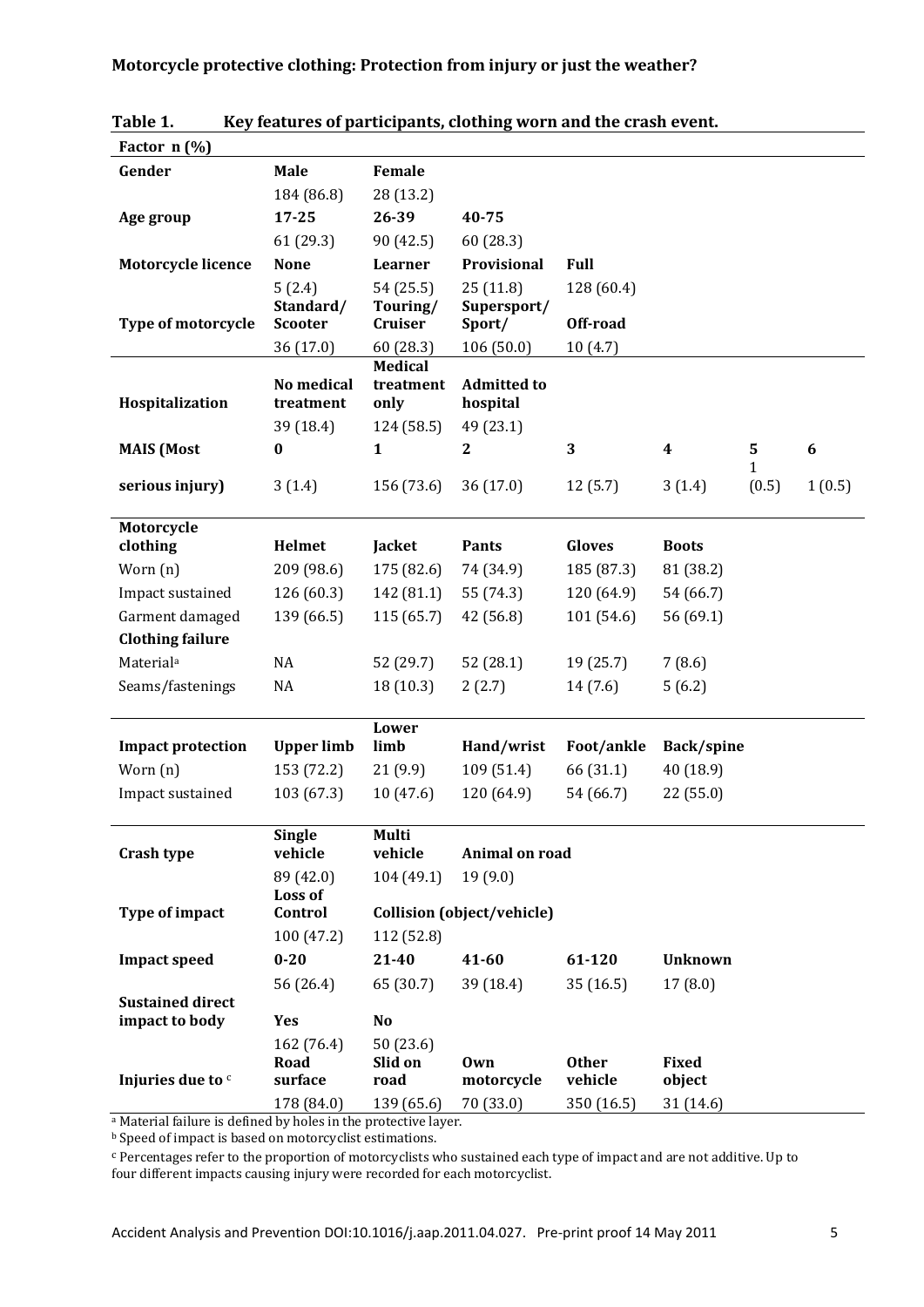A high proportion of the motorcycle clothing showed signs of crash impact. Over a quarter of the pants (28.1%), jackets (29.7%) and gloves (25.7%) were assessed as having failed because the protective layer was holed potentially exposing the wearer to injury. The most common form of damage was due to material erosion with little evidence of tear, cut, sharp penetration or crush damage.

Table 2 shows the proportions of motorcyclists by types of injury and type of protection worn. The most common injuries were cuts, abrasions and bruises followed by sprains mostly to the upper torso. Fractures were less common and more likely to affect upper limbs. Hospital records showed a close correspondence with injury reports obtained at interview for those participants who attended hospital with 88% agreement on the number with long bone (legs and arms) fractures. There was less agreement in relation to small bone fractures with hospital records accounting for only 57% (n=4/7) of the foot and ankle fractures and 39% (11/28) of the hand and wrist fractures that were reported at interview.

| <b>Motorcycle clothing</b> | <b>Total</b> | Any      | <b>Bruised</b> | Abrasions/ | Fracture | <b>Sprain</b> | <b>Internal</b> |
|----------------------------|--------------|----------|----------------|------------|----------|---------------|-----------------|
| worn                       | $n = 212$    | injury % | $\%$           | cuts $%$   | $\%$     | $\%$          | $\%$            |
| Motorcycle jacket          |              |          |                |            |          |               |                 |
| N <sub>0</sub>             | 37           | 91.9%    | 43.2           | 56.8       | 21.6     | 29.7          | 0.0             |
| Yes                        | 23           | 78.3%    | 39.1           | 26.1       | 13.0     | 52.2          | 0.0             |
| Yes with body armour       | 152          | 69.7%    | 31.6           | 25.7       | 9.9      | 35.5          | 0.7             |
| <b>Motorcycle gloves</b>   |              |          |                |            |          |               |                 |
| N <sub>0</sub>             | 27           | 66.7%    | 25.9           | 55.6       | 7.4      | 18.5          | 0.0             |
| Yes                        | 77           | 49.4%    | 26.0           | 18.2       | 13.0     | 18.2          | 0.0             |
| Yes with body armour       | 108          | 35.2%    | 12.0           | 14.8       | 8.3      | 11.1          | 0.0             |
| <b>Motorcycle pants</b>    |              |          |                |            |          |               |                 |
| No                         | 138          | 92.0%    | 61.6           | 72.5       | 5.1      | 19.6          | 2.9             |
| Yes                        | 53           | 84.9%    | 64.2           | 49.1       | 1.9      | 18.9          | 1.9             |
| Yes with body armour       | 21           | 71.4%    | 61.9           | 33.3       | 4.8      | 4.8           | 9.5             |
| <b>Motorcycle boots</b>    |              |          |                |            |          |               |                 |
| No (shoes/joggers)         | 76           | 55.3%    | 28.9           | 30.3       | 9.2      | 15.8          | 1.3             |
| No (other boots)           | 57           | 26.3%    | 14.0           | 8.8        | 3.5      | 14.0          | 0.0             |
| Yes                        | 17           | 35.3%    | 23.5           | 5.9        | 5.9      | 17.6          | 0.0             |
| Yes with body armour       | 62           | 32.3%    | 16.1           | 4.8        | 6.5      | 14.5          | 4.8             |
| <b>Helmet</b>              |              |          |                |            |          |               |                 |
| N <sub>0</sub>             | 3            | 60.0%    | 0.0            | 33.3       | 33.3     | 33.3          | 66.7            |
| Open face                  | 26           | 19.2%    | 11.5           | 15.4       | 3.8      | 11.5          | 19.2            |
| Full face                  | 183          | 15.5%    | 9.3            | 2.7        | 0.0      | 8.7           | 15.8            |
| Motorcycle back            |              |          |                |            |          |               |                 |
| protector                  |              |          |                |            |          |               |                 |
| N <sub>0</sub>             | 75           | 10.7%    | 5.3            | 2.7        | 1.3      | 6.7           | 0.0             |
| Foam insert                | 97           | 21.6%    | 3.1            | 3.1        | 2.1      | 16.5          | 0.0             |
| Back armour                | 40           | 7.5%     | 2.5            | 2.5        | 2.5      | 0.0           | 0.0             |

## **Table 2. Proportion of different types of injuries by type of protection worn.**

Overall riders were significantly less likely to be admitted to hospital if they crashed while wearing a motorcycle jacket (RR=0.79, 95% CI: 0.69-0.91), motorcycle pants (RR=0.49, 95% CI: 0.25-0.94), or motorcycle gloves (RR=0.41, 95% CI: 0.26-0.66). The effect of motorcycle boots on hospitalization was not significant (RR=1.04, 95% CI: 0.59-1.83). These ratios are adjusted for age, gender, motorcycle type, single or multivehicle crash, impact type and the rider's estimate of impact speed.

Table 3 presents the unadjusted and adjusted relative risk (RR) for motorcyclist injuries associated with motorcycle clothing with and without body armour, compared to nonmotorcycle clothing. The RR represents the benefit, if any, of the particular item of protective clothing in reducing the risk of each type of injury to the relevant part of the body.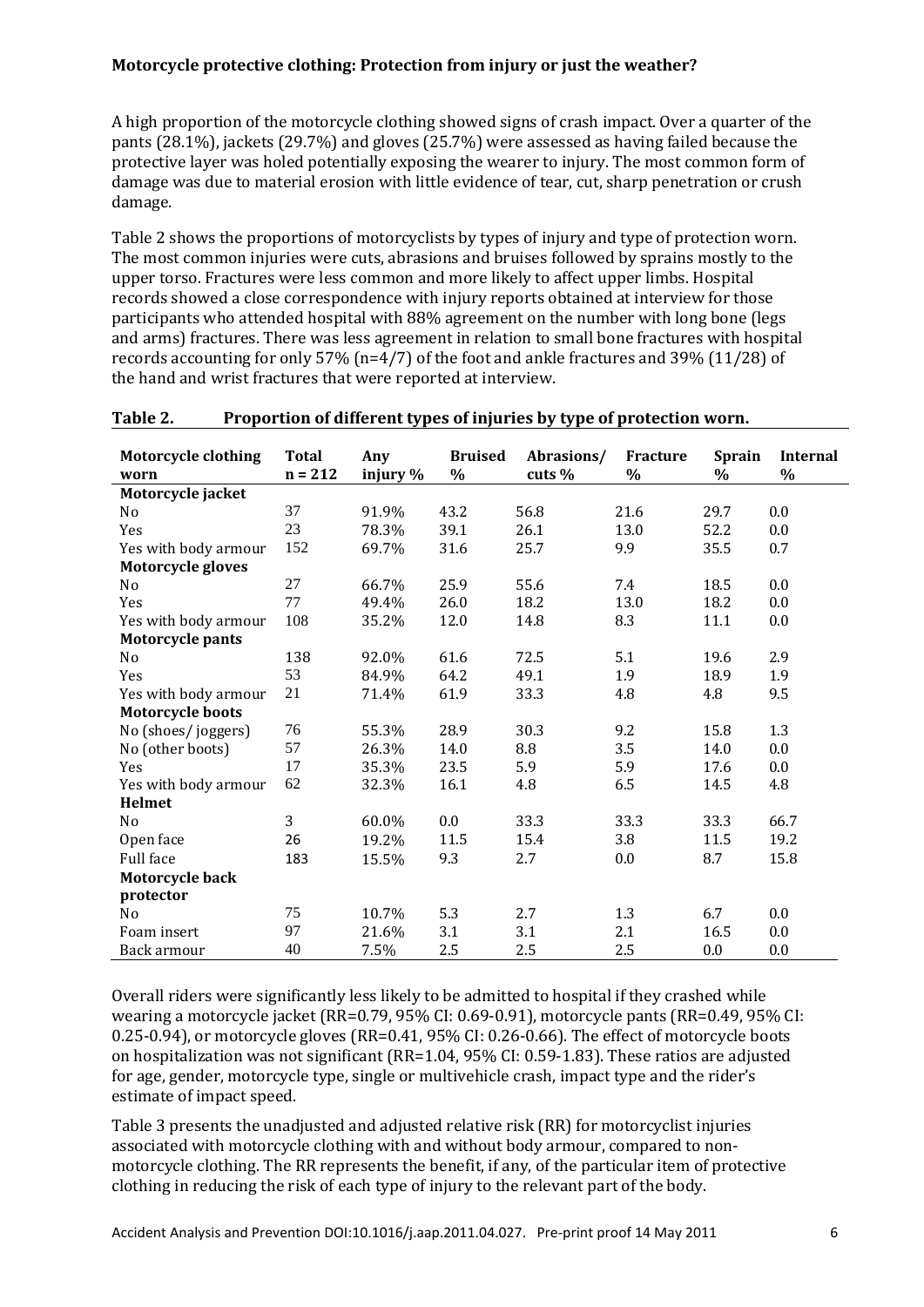|                         | <b>Injuries</b> |     |                    | 95%             |                    | 95%             |
|-------------------------|-----------------|-----|--------------------|-----------------|--------------------|-----------------|
|                         | sustained (n)   |     | Unadjusted.        | Confidence      | Adjusted           | Confidence      |
| <b>Type of clothing</b> | N <sub>o</sub>  | Yes | <b>RR</b>          | <b>Interval</b> | <b>RR</b> a        | <b>Interval</b> |
| <b>Upper body</b>       |                 |     |                    |                 |                    |                 |
| No motorcycle jacket    | 3               | 34  | Reference          |                 | Reference          |                 |
| Motorcycle jacket       | 5               | 18  | 0.85 <sub>NS</sub> | $0.67 - 1.08$   | 0.83 <sub>NS</sub> | $0.65 - 1.05$   |
| Motorcycle jacket + BAb | 46              | 106 | 0.76e              | $0.66 - 0.87$   | 0.77e              | $0.68 - 0.86$   |
| Hand/wrist injuries     |                 |     |                    |                 |                    |                 |
| No motorcycle gloves    | 9               | 18  | Reference          |                 | Reference          |                 |
| Motorcycle gloves       | 39              | 38  | 0.73 <sub>NS</sub> | $0.51 - 1.04$   | 0.69 <sub>NS</sub> | 0.46-1.04       |
| Motorcycle gloves + BAb | 70              | 38  | 0.53e              | 0.36-0.76       | 0.55d              | $0.37 - 0.81$   |
| Lower body injuries     |                 |     |                    |                 |                    |                 |
| No motorcycle pants     | 11              | 127 | Reference          |                 | Reference          |                 |
| Motorcycle pants        | 8               | 45  | 0.92 <sub>NS</sub> | $0.81 - 1.04$   | 0.93 <sub>NS</sub> | $0.82 - 1.05$   |
| Motorcycle pants + BAb  | 6               | 15  | 0.77Ns             | $0.59 - 1.01$   | 0.79NS             | $0.61 - 1.02$   |
| Leg injuries only       |                 |     |                    |                 |                    |                 |
| No motorcycle pants     | 21              | 117 | Reference          |                 | Reference          |                 |
| Motorcycle pants        | 13              | 40  | 0.88 <sup>NS</sup> | $0.75 - 1.05$   | 0.89NS             | $0.75 - 1.06$   |
| Motorcycle pants + BAb  | 10              | 11  | 0.61c              | $0.41 - 0.93$   | 0.61 <sup>e</sup>  | $0.41 - 0.91$   |
| <b>Feet/ankles</b>      |                 |     |                    |                 |                    |                 |
| Shoes/joggers           | 34              | 42  | Reference          |                 | Reference          |                 |
| Non-motorcycle boots    | 42              | 15  | 0.47 <sup>d</sup>  | 0.29-0.76       | 0.47 <sup>d</sup>  | $0.28 - 0.77$   |
| Motorcycle boots        | 11              | 6   | 0.63 <sup>NS</sup> | $0.32 - 1.24$   | 0.56 <sup>NS</sup> | $0.27 - 1.17$   |
| Motorcycle boots + BA   | 42              | 20  | 0.58d              | 0.38-0.87       | 0.55d              | $0.35 - 0.85$   |
| <b>Back/Spine</b>       |                 |     |                    |                 |                    |                 |
| No back protection      | 67              | 8   | Reference          |                 | Reference          |                 |
| Foam insert in jacket   | 76              | 21  | 2.00 <sub>NS</sub> | 0.94-4.27       | 2.16c              | 1.08-4.36       |
| Separate back arnour    | 37              | 3   | 0.69 <sub>NS</sub> | $0.19 - 2.47$   | 0.77Ns             | $0.22 - 2.64$   |

|            | Table 3. Unadjusted and adjusted* relative risk for any injuries sustained by level of |
|------------|----------------------------------------------------------------------------------------|
| protection |                                                                                        |

NS = Non-significant, aAdjusted for age, gender, motorcycle type, crash type (single or multivehicle), impact type (slid, object, other road user) and impact speed, b. BA – Garment had body armour incorporated, c.  $p \le 0.05$ , d.  $p \le 0.01$ , e.  $p \le 0.001$ , f.  $p < 0.001$ 

Motorcyclists wearing motorcycle protective clothing fitted with body armour, were significantly less likely to sustain injuries to the protected areas compared to those wearing non-motorcycle clothing. Specifically, when body armour was fitted, there was a 23% lower risk of injury associated with motorcycle jackets (RR=0.77, 95% CI: 0.68-0.86), 45% for motorcycle gloves (RR=55, 95% CI: 0.37-0.81), 39% for motorcycle pants for leg injuries only (RR =  $0.61$ , 95% CI: 0.41-0.91 and 45% by motorcycle boots (RR=0.55, 95% CI: 0.35-0.85). The risk of any foot or ankle injuries was reduced 53% by non-motorcycle boots (RR=0.47, 95% CI: 0.28-0.77) when compared to shoes or joggers, a risk reduction similar to motorcycle boots.

The results for motorcycle jackets and gloves were confirmed in the sensitivity analysis when non-hospital recruits were excluded, however the analysis for motorcycle pants and boots failed to converge, most likely due to insufficient numbers. There was an increased risk of back injury associated with usage of foam inserts in the backs of jackets (RR= 2.16, 95% CI: 1.08-4.36).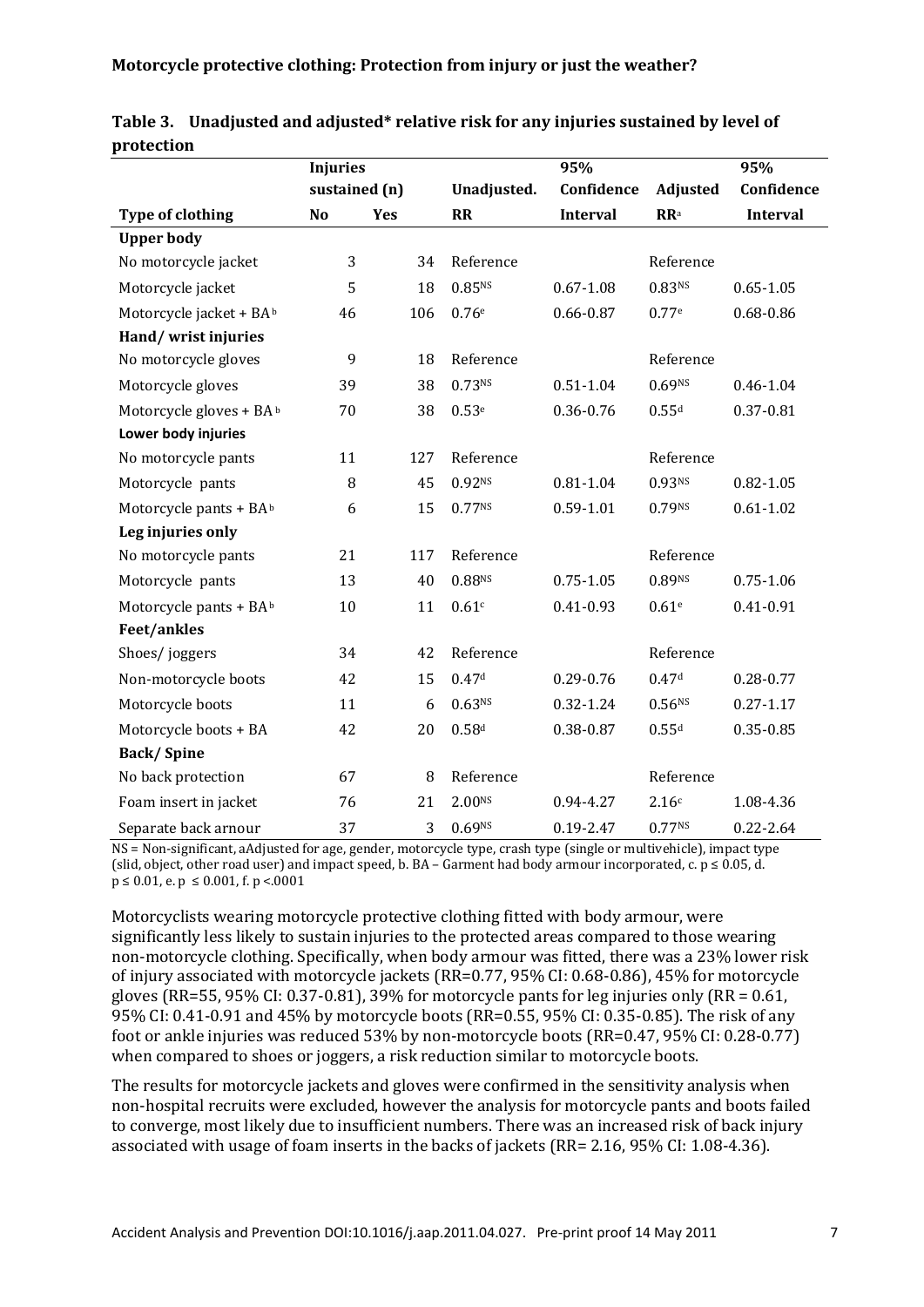Table 4 presents the adjusted relative risk (RR) for types of injury according to the protection worn. There was a significant reduction in the risk of any soft tissue injuries (including bruises, abrasions, cuts and lacerations) associated with all forms of motorcycle clothing fitted with body armour. Where body armour was not fitted, motorcycle gloves (RR=0.60, 95% CI: 0.38- 0.96); and motorcycle boots (RR=0.35, 95% CI: 0.13-0.91) still provided a reduced risk of soft tissue injuries as did non-motorcycle boots (RR=0.39, 95% CI: 0.22-0.70), however no significant reduction was observed for motorcycle jackets or pants.. When bruises were excluded from the list of soft tissue injuries, there was a significant reduction in the risk of open wounds (abrasions, cuts and lacerations) associated with all forms of motorcycle clothing fitted with body armour, and for gloves and pants when body armour was not present (see Table 4). However there was no evidence of a reduction in the risk of fractures associated with body armour for any area of the body.

|                           | All soft             |               | <b>Open</b>          |               |                      |               |
|---------------------------|----------------------|---------------|----------------------|---------------|----------------------|---------------|
| <b>Injuries sustained</b> | tissue <sup>c</sup>  |               | wounds <sup>d</sup>  |               | <b>Fractures</b>     |               |
| Area/ Type of clothing    | Adj. RR <sup>a</sup> | 95% CI        | Adj. RR <sup>a</sup> | 95% CI        | Adj. RR <sup>a</sup> | 95% CI        |
| Upper body <sup>e</sup>   |                      |               |                      |               |                      |               |
| No motorcycle jacket      | Reference            |               | Reference            |               | Reference            |               |
| Motorcycle jacket         | $0.73$ <sub>NS</sub> | 0.49-1.07     | 0.42f                | $0.17 - 1.01$ | 0.59 <sup>NS</sup>   | $0.16 - 2.16$ |
| Motorcycle jacket + BA    | 0.67 <sup>h</sup>    | $0.53 - 0.84$ | 0.37 <sup>h</sup>    | $0.25 - 0.55$ | 0.48NS               | $0.22 - 1.06$ |
| Hand/wrist injuries       |                      |               |                      |               |                      |               |
| No motorcycle gloves      | Reference            |               | Reference            |               | Reference            |               |
| Motorcycle gloves         | $0.60$ f             | 0.38-0.96     | 0.30h                | $0.15 - 0.59$ | 1.42NS               | 0.29-7.08     |
| Motorcycle gloves + BA    | 0.38h                | $0.24 - 0.60$ | 0.27 <sup>h</sup>    | $0.15 - 0.49$ | 1.24NS               | $0.26 - 5.90$ |
| Lower body injuries       |                      |               |                      |               |                      |               |
| No motorcycle pants       | Reference            |               | Reference            |               | Reference            |               |
| Motorcycle pants          | 0.92 <sub>NS</sub>   | $0.78 - 1.08$ | $0.62$ g             | $0.42 - 0.90$ | 0.51 <sup>NS</sup>   | $0.12 - 2.23$ |
| Motorcycle pants + BA     | 0.66f                | 0.44-0.97     | 0.41f                | $0.20 - 0.85$ | $1.15$ NS            | 0.39-3.42     |
| Leg injuries              |                      |               |                      |               |                      |               |
| No motorcycle pants       | Reference            |               | Reference            |               |                      |               |
| Motorcycle pants          | $0.87^{\rm NS}$      | $0.68 - 1.09$ | 0.63f                | $0.42 - 0.95$ | NA                   |               |
| Motorcycle pants + BA     | 0.53f                | $0.31 - 0.90$ | 0.09 s               | $0.01 - 0.60$ |                      |               |
| Feet / ankles             |                      |               |                      |               |                      |               |
| Shoes/joggers             | Reference            |               | Reference            |               | Reference            |               |
| Non-motorcycle boots      | 0.39h                | $0.22 - 0.70$ | 0.24 <sup>h</sup>    | $0.10 - 0.58$ | 0.27 <sub>NS</sub>   | $0.06 - 1.32$ |
| Motorcycle boots          | 0.35f                | $0.13 - 0.91$ | 0.17 <sup>NS</sup>   | $0.02 - 1.47$ | 0.48 <sup>NS</sup>   | $0.07 - 3.58$ |
| Motorcycle boots + BA     | 0.31 <sup>h</sup>    | $0.17 - 0.55$ | 0.10 <sup>h</sup>    | $0.03 - 0.34$ | $0.43^{NS}$          | $0.12 - 1.51$ |
| <b>Back/Spine</b>         |                      |               |                      |               |                      |               |
| No back protection        | Reference            |               |                      |               |                      |               |
| Foam insert in jacket     | 0.99NS               | $0.28 - 3.50$ | <b>NA</b>            |               | NA                   |               |
| Separate back arnour      | 0.96 <sub>NS</sub>   | $0.20 - 4.65$ |                      |               |                      |               |

|               | Table 4. Adjusted relative risk of soft tissue, open wound and fracture injuries by level |
|---------------|-------------------------------------------------------------------------------------------|
| of protection |                                                                                           |

BA – Garment had impact protection incorporated., NA – data not available due to small numbers and convergence issues. a. Adjusted for age, gender, motorcycle type, crash type (single or multivehicle), impact type and impact speed, b. Upper body fractures to arms, elbows or shoulders only, c. All soft tissue injuries include bruises, abrasions, cuts and lacerations, d. Open wounds include abrasions, cuts and lacerations but excludes bruises, e. Lower body fractures adjusted for age gender only due to convergence issues, f. p  $\leq$ 0.05, g. p  $\leq$ 0.01, h. p  $\leq$ 0.001, i. p <.0001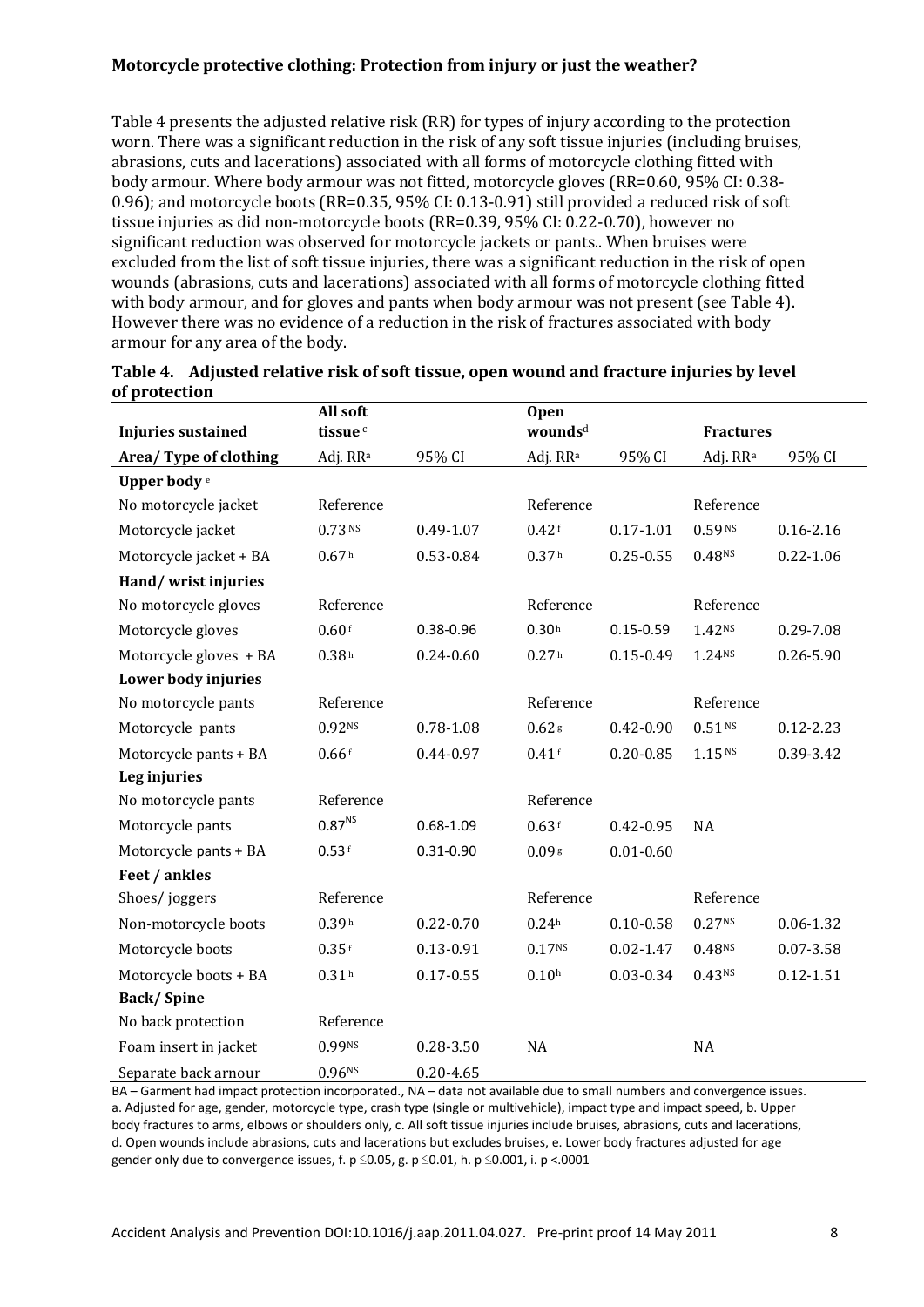# **DISCUSSION**

These findings confirm earlier reports on the value of abrasion resistant materials in the reduction of soft tissue injuries in motorcycle crashes (Aldman *et al.* 1981, Hurt *et al.* 1981a, Schuller *et al.* 1982, Otte *et al.* 2002). This study takes that work further and is the first detailed examination of the performance of motorcycle clothing in crashes since standards for protective clothing were established in Europe (CEC 1989).

These results suggest considerable potential to reduce the human costs of non-fatal motorcycle crash injuries. In Australia motorcyclist account for 22% (n=6,270) of all seriously injured road casualties each year, with an estimated human costs for a hospitalized injury of approximately AUS\$214 000 per injury (including disability-related costs) (AIHW 2009, BITRE 2009). By comparison in the US, the total lifetime costs for all non-fatally injured motorcyclists in 2005 are estimated to be US\$3,992 million for hospitalized injuries and US\$1,046 million for ED treated only (Naumann *et al.* 2010).

The reduced risk of hospitalization observed in this study suggests that motorcycle clothing can significantly reduce the severity of injures in crashes. While the greatest benefits observed were in relation to the prevention of soft tissue, and particularly open wound, injuries, this is not a trivial outcome. Such injuries are rarely life threatening, but can have serious consequences for the motorcyclist such as opportunistic infections, scarring, loss of mobility and longer term disability. A New Zealand study of disabled motorcyclists found a high proportion (80%) had impairments due to disfiguring and scarring from soft tissue injuries (Clarke and Langley 1995).

The most important result relates to the contribution of body armour, which was associated with substantial reductions in the risk of any injury in crashes when other factors such as speed and type of impact were controlled. This is the first evidence of the effectiveness of body armour from crash studies, although it has previously shown promise in laboratory tests (Otte and Middelhauve 1987, Otte *et al.* 2002). The reduced risk of injuries to the legs in motorcycle crashes is particularly important because legs are most likely to be injured but least likely to be protected (Hurt *et al.* 1981b, Lateef 2002, ACEM 2004, Chen 2006, de Rome 2006, Watson *et al.* 2008).

While motorcycle boots were not associated with a significant reduction in risk of hospitalization, the results did confirm the benefits of motorcycle boots and, in fact, any type of sturdy boots compared to shoes such as joggers, It would appear that the basic elements of protection are not unique to motorcycle boots, but can be provided by other boots. Whether this is due to the additional coverage for the ankles, or because shoes are more likely to be torn off during a crash is unclear and requires further investigation.

Motorcycle gloves and pants not fitted with body armour were also associated with a reduced risk of open wound injuries. The absence of effect for motorcycle jackets (n=23) and motorcycle boots (n=17) was unexpected but may be due to a lack of power given the small numbers not fitted with body armour. It may also be due to a lack of quality in some products, noting the material erosion of 29% of jackets or to a lack of differentiation from non-motorcycle garments which did include some heavy jackets. While material erosion also occurred in jackets that were fitted with body armour, the armour is likely to have provided an additional shield from cuts and abrasions quite apart from its primary function of impact protection.

Small numbers may also explain the lack of effect for back armour. However, other research suggests that most motorcycle-crash back injuries are caused by bending and torsional forces, not direct impacts to the spine (EU 2003). The back sprain injuries in those wearing foam inserts may be due to such bending and twisting forces, but it is hard to explain why that group should be more at risk than motorcyclist without any protection. This certainly warrants further investigation in laboratory-based studies and future in-depth research.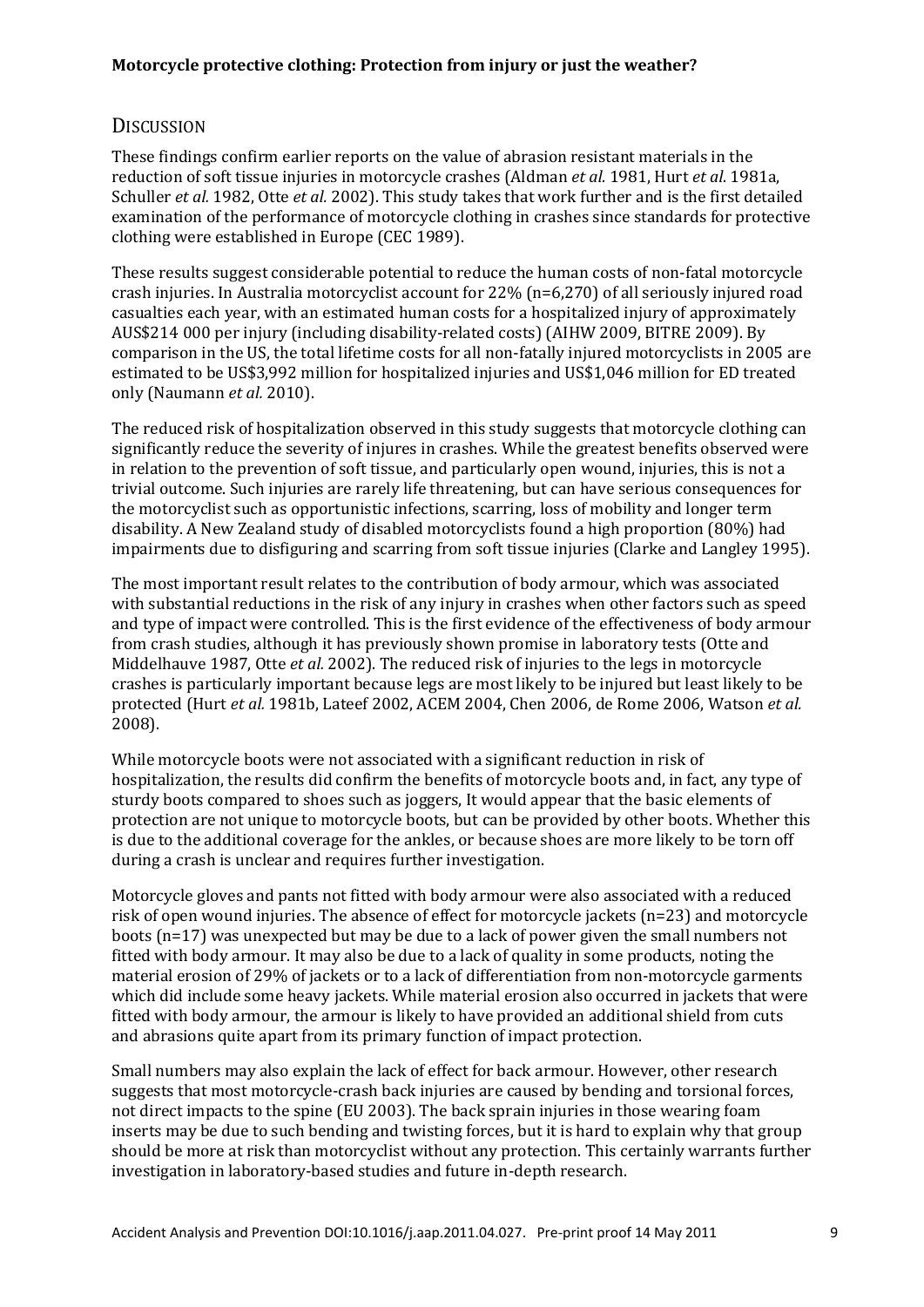Despite the reduced risk of any injuries when wearing body armour, the benefits could not be detected specifically in relation to fractures. Given the relatively low occurrence of fractures (15%), compared to soft tissue injuries (71%), in unprotected motorcyclists (Duffy and Blair 1991) the sample size was likely too small to be able to detect any such difference. Further research is necessary to explore the benefits of products such as body armour for different parts of the body in crashes in relation to specific injury types, particularly fractures.

The injury reduction effects observed here gives rise to the question of mandatory use of protective clothing in addition to helmets. However, mandating use of protective equipment is unlikely to be either feasible or effective, given known ergonomic issues, the lack of global standards and the lack of quality control in motorcycle protective clothing as evidenced by the failure rates in this study.

Conflict between primary safety (accident avoidance) and secondary safety (injury protection) is associated with protective clothing in many industries. This is because the materials required to provide injury protection tend to be heavy and may negatively affecting the operators' ability to perform safely (Nunneley and Myhre 1976, Bittel *et al.* 1992, EEVC 1993, Koch 1996, James 2002). Earlier reports on motorcycle protective clothing cautioned that such materials may increase riders' crash risk due to discomfort and heat fatigue, however to date there does not appear to have been any research into this (EEVC 1993, Koch 1996).

The challenge for industry has been to provide protection from injury and the weather without restricting the motorcyclists' ease of movement nor creating discomfort or fatigue. The European Standards for motorcycle protective clothing require that garments withstand the forces of a crash within set limits (EU 2002). While the forces involved in some crashes will exceed these limits, the clothing failure rate found in this study suggests a need for improved quality control. Particularly as over half of the crashes (57.1%) involved estimated impact speeds less than 40 kmh with only 16.5% over 60 kmh. The failure rate is also consistent with reports from independent tests of motorcycle clothing conducted in the United Kingdom (Ride 2009a, b). As the market for motorcycle clothing involves a diverse international industry, such consumer driven information systems may more viable and more effective than regulation in the short-to-medium term. They could also provide manufacturers with the incentives and market certainty to improve product quality and discourage the production of inferior products. Preliminary work has recommended using the European Standards as the benchmark for independent evaluations in Australia (de Rome 2005, Haworth *et al.* 2007).

The strength of this study was the attempt to obtain a representative sample by the inclusion of both injury and non-injury motorcycle crashes. Previous studies have focused on injury and/ or police reported crashes thus biasing their sample towards more severe crashes and potentially excluding those where protective clothing had proved effective. Helmet usage by participants was high a finding indicative of high levels of compliance with mandatory helmet laws in Australia. Other motorcycle protective clothing is not required by law, but usage rates in the study were consistent with those reported in an observational study of riders in the same region which included both commuter and recreational riding routes(Watson *et al.* 2008). The use of face to face interviews to obtain injury details allowed for comprehensive itemization of soft tissue injuries, which are less likely to be documented in Emergency Department records.

A limitation of the study was the reliance on self-report without independent investigation of the crash scenes or vehicles. Factors such as impact speed were therefore uncorroborated; however the distribution of the estimated impact speed reported by participants (Table 1) is consistent with that reported in studies where the crash speed was estimated objectively (ACEM 2004). A further limitation is that the participation rate for crashes where the rider did not attend a hospital cannot be determined. The number of referrals provided by each of the nine crash repair services, which actively participated, was consistent with pre-study estimates of their turnover. The number of possible referrals not referred by the four non-participating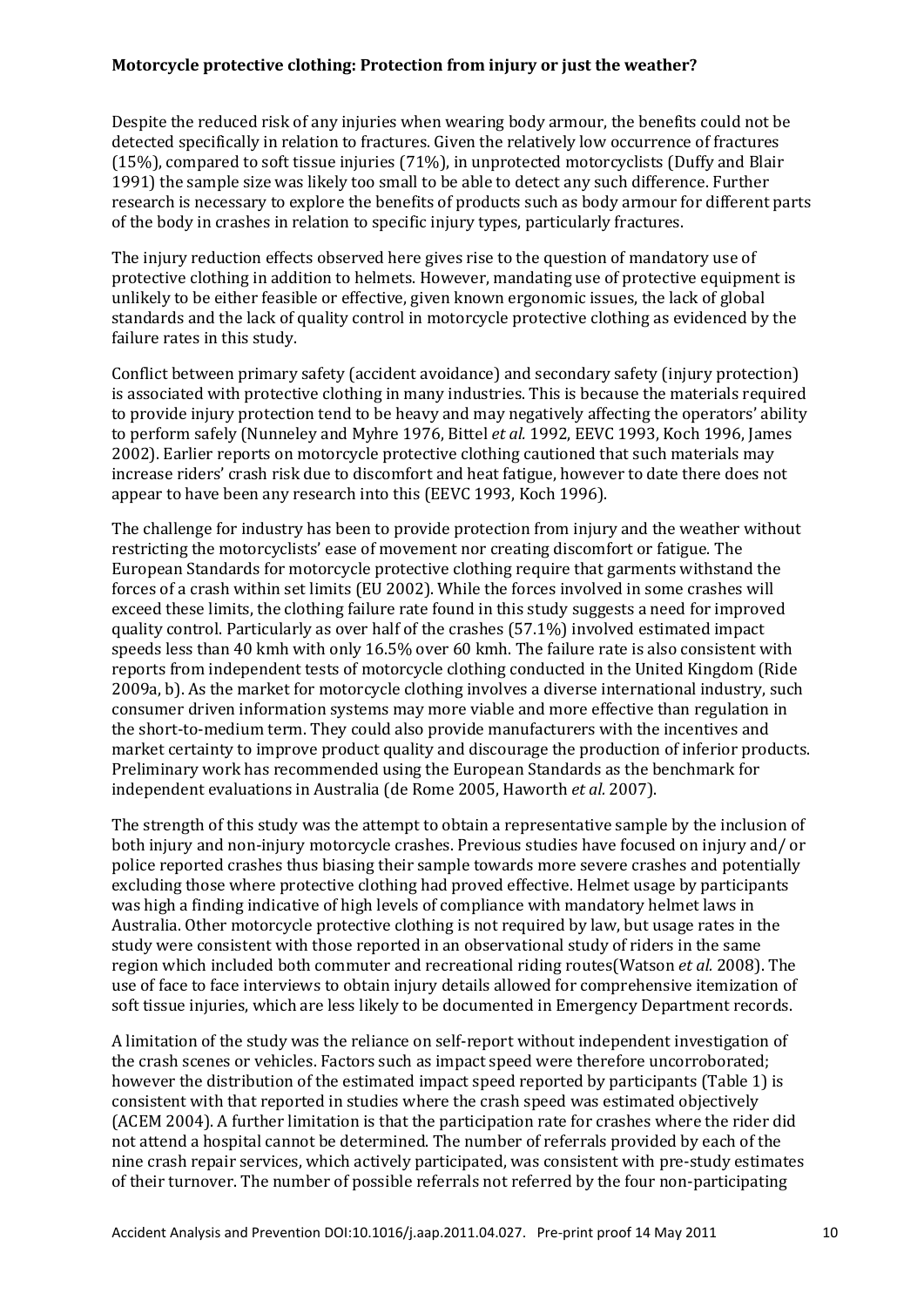companies is not known, although some of their customers were recruited through hospital presentations. While the number of injury crashes included in the study is greater than that recorded by police, the number of non-injury crashes is substantially less. The consequences of less serious crashes being under represented in the sample, means the size of the reported benefits may be underestimated. However, a sensitivity analysis which included only those who were admitted to hospital showed similar results to the main results, so any effect is likely to be minimal. In addition, there were no significant differences in the age or sex of eligible participating and non-participating riders identified through hospitals. Finally as a crosssectional study, the design is not ideal to evaluate the effectiveness of interventions, so these results require confirmation by other studies.

#### **Conclusions**

This study demonstrates that motorcycle protective clothing is associated with a significantly reduced risk of injury in crashes, particularly when body armour is fitted. While the most substantial effect was observed for open wound injuries, crashed motorcyclists who were wearing motorcycle clothing were also significantly less likely to require admission to a hospital.

These findings have implications for policy decisions related to encouraging the use of motorcycle protective clothing, however mandating use is not recommended at this stage. The failure rate for jackets, pants and gloves indicates a need to establish systems to ensure such products are fit for the purpose. Consideration could be given to providing incentives for the use of 'recommended' gear, such as tax waivers for safety gear, health insurance premium reductions and rebates.

Future research would be well served to examine the association, if any, between body armour for different parts of the body and injury, particularly fractures, however the findings here suggest a large-scale study would be required. Finally, it is also recommended that the association between motorcyclists' crash risk and usage of protective clothing in hot weather be investigated.

#### **Acknowledgement**

This study was funded by Swann Insurance Australia and supported by The Canberra Hospital and Calvary Health Care. Liz de Rome is supported by an NRMA ACT Road Safety Trust Scholarship. Rebecca Ivers and Wei Du receive fellowship support from the National Health and Medical Research Council of Australia. Narelle Haworth's position is supported by the Motor Accident Insurance Commission of the Queensland State Government.

We acknowledge and thank research assistants: Judy Perry who managed recruitment and conducted the majority of interviews, Thomas Brandon who developed the data management program, and David Tesolin who provided independent scoring of participants' injury severity. We also thank the staff at Canberra and Calvary Hospitals and all the motorcycle crash repairers who supported the study. We would particularly like to thank the motorcyclists who took part in the study.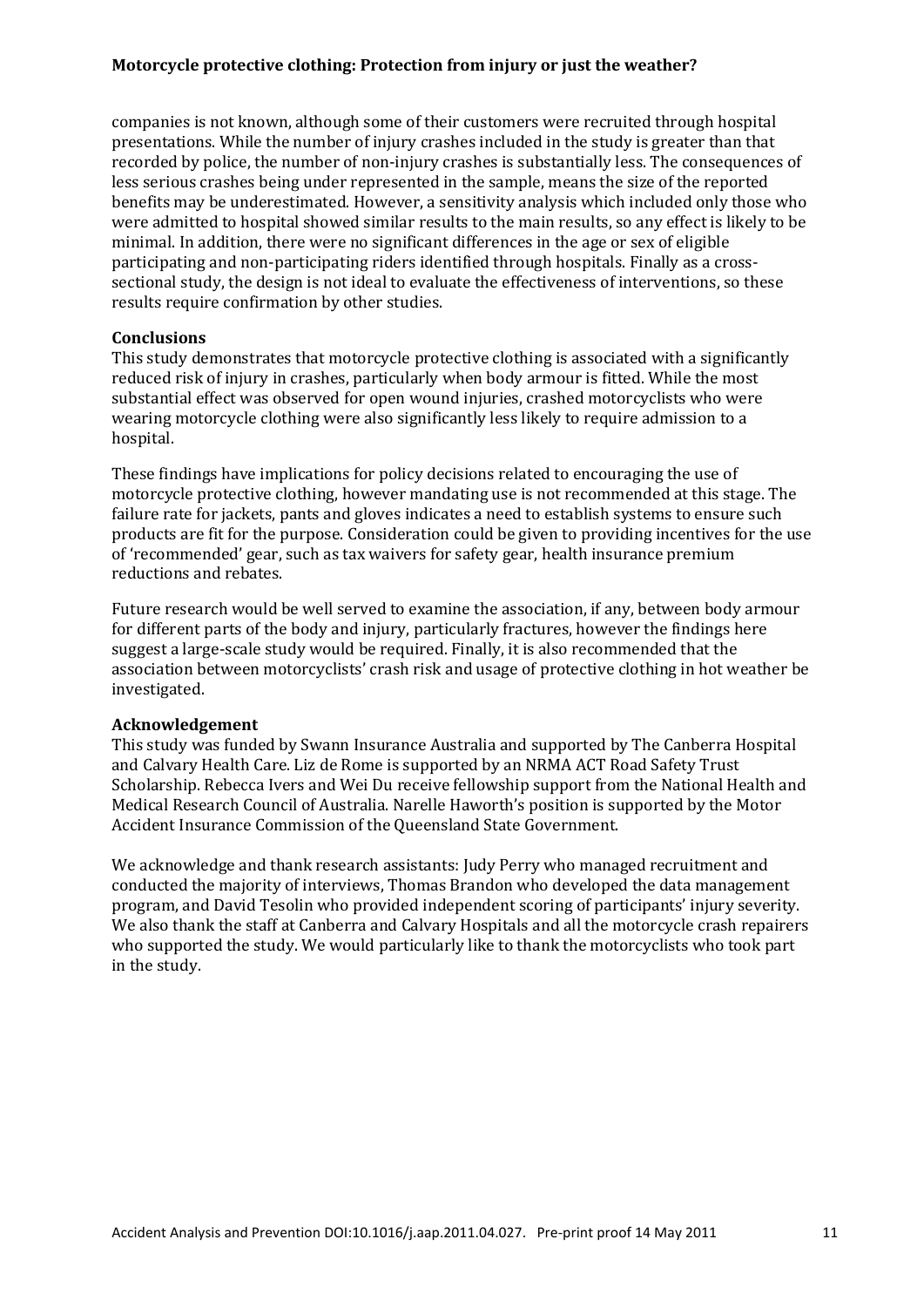### **REFERENCES**

- AAAM, 2005. Abbreviated injury scale 2005,. In: Gennarelli, T.A., Wodzin, E. eds. Association for the Advancement of Automotive Medicine, Barrington, Il, USA.
- ABS, 2010. 3101.0 Australian demographic statistics, Dec 2009. Australian Bureau of Statistics, Canberra.
- ACEM, 2004. MAIDS in-depth investigation of accidents involving powered two wheelers: Final report 1.2. Association of European Motorcycle Manufacturers (ACEM) <http://www.maids-study.eu/> Last accessed 11 October 2010, Brussels, pp. pp173.
- ACT Roads, 2010. Accidents involving a motorcycle: June 2008 2009, (unpublished data). ACT Roads, Canberra, Australia.
- AIHW, 2009. Serious injury due to land transport accidents, Australia 2006–07. Injury research and statistics series No. 53*.* Australian Institute of Health and Welfare, Canberra.
- Aldman, B., Cacciola, I., Gustafsson, H., Nygren, A., Wersall, J., 1981. The protective effect of different kinds of protective clothing worn by motorcyclists. In: Charpenne, J.P.C.A. ed. Proceedings of the 6th International Conference of the Research Council on the Biomechanics of Impact*.* IRCOBI, Salon-de-Provence (France), pp. 1-9.
- ATSB, 2002. Motorcycle rider age and risk of fatal injury. Motorcycle Safety Monograph 12, *.* Australian Transport Safety Bureau, [http://www.infrastructure.gov.au/roads/safety/publications/2002/Mcycle\\_Age\\_1.aspx](http://www.infrastructure.gov.au/roads/safety/publications/2002/Mcycle_Age_1.aspx)  Canberra.
- BITRE, 2009. Cost of road crashes in Australia 2006. Report 118, [http://www.Bitre.Gov.Au/publications/48/files/cost\\_of\\_road\\_crashes\\_in\\_Australia.Pd](http://www.bitre.gov.au/publications/48/files/cost_of_road_crashes_in_Australia.Pdf,) [f,.](http://www.bitre.gov.au/publications/48/files/cost_of_road_crashes_in_Australia.Pdf,) Bureau of Infrastructure Transport and Regional Economics, Canberra, Australia.
- Bittel, J., Hanniquet, A.M., Forssard, H., 1992. Thermal constraints related to the wearing of protective clothing: Body ventilation by fresh air. In: McBriarty, J.P., N.W. Henry eds. Performance of protective clothing, fourth volume, stp 1133*.* American Society for Testing and Materials, Philadelphia pp. 597-603.
- CEC, 1989. The Council of the European Communities directive on the approximation of the laws of the member states relating to personal protective equipment 89/686/EEC. Office for Official Publications of the European Communities, 1989L0686- 08/10/1996 CONSLEG.
- Chen, H.B., 2006. Injury patterns and risk factors of motorcycle crashes. Chinese Journal of Clinical Rehabilitation 10 (40), 187-190.
- Clarke, J.A., Langley, J.D., 1995. Disablement resulting from motorcycle crashes. Disability and Rehabilitation 17 (7), 377-85.
- de Rome, L., 2005. A product safety assurance system for motorcycle protective clothing. Australasian Road Safety Research Policing Education Conference, 2005, Wellington, New Zealand,<http://www.rsconference.com/roadsafety/detail/522> Last accessed 5 October 2010. New Zealand. Ministry of Transport, pp. 10.
- de Rome, L., 2006. The injury reduction benefits of motorcycle protective clothing. NTSB Public Forum on Motorcycle Safety, September 12-13 2006*.* National Transport Safety Board [http://www.ntsb.gov/events/symp\\_motorcycle\\_safety/symp\\_motorcycle\\_safety.htm](http://www.ntsb.gov/events/symp_motorcycle_safety/symp_motorcycle_safety.htm.)., Washington DC.
- de Rome, L., Brandon, T., 2007. Survey of motorcyclists in NSW, 2006 Motorcycle Council of NSW, Inc. [www.roadsafety.mccofnsw.org.au.](http://www.roadsafety.mccofnsw.org.au/) Last accessed 5 October 2010., Sydney.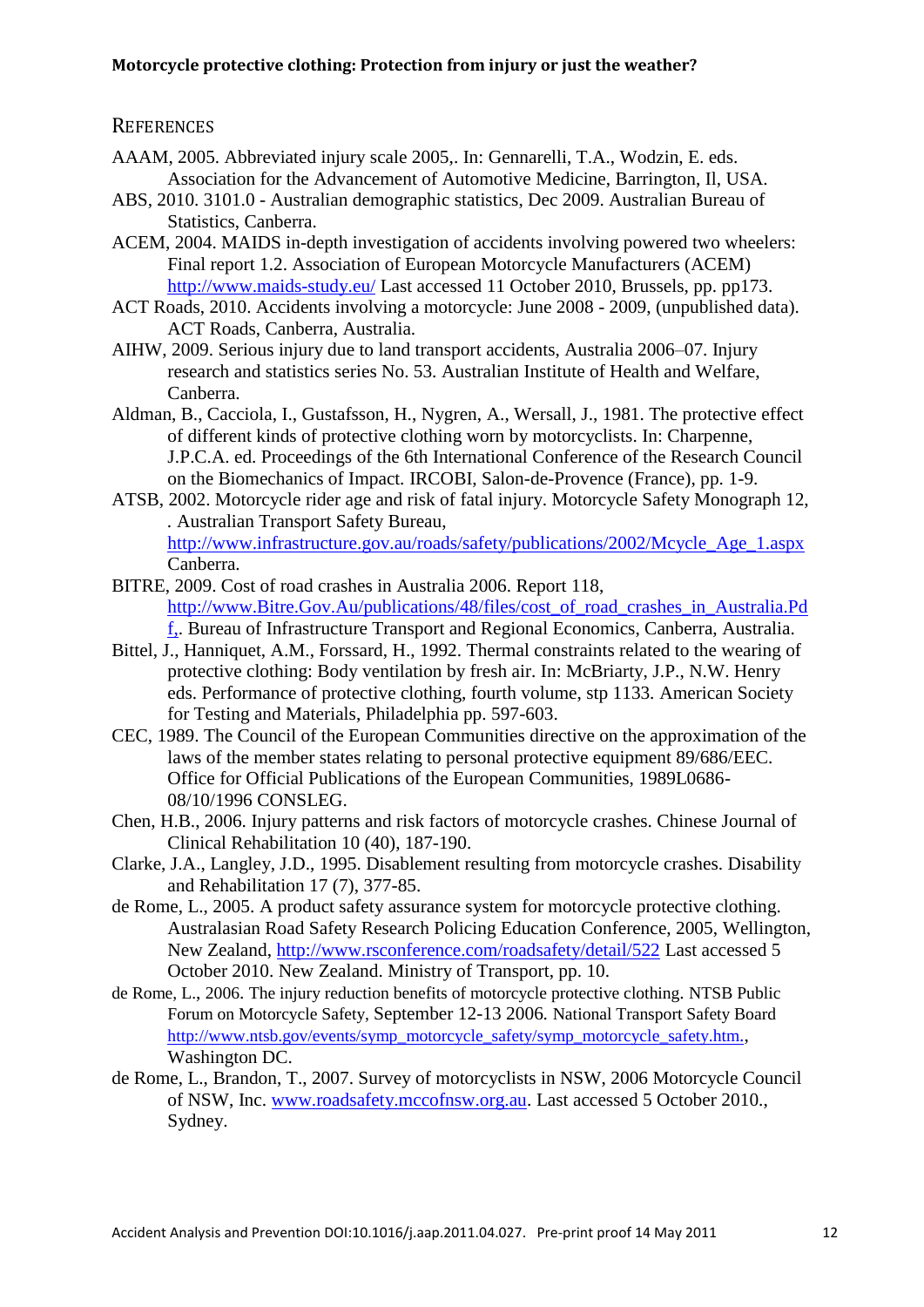- de Rome, L., Stanford, G., 2006. Motorcycle protective clothing: Fashion or function. The 2006 International Motorcycle Safety Conference [http://www.msf](http://www.msf-usa.org/imsc/index.html)[usa.org/imsc/index.html](http://www.msf-usa.org/imsc/index.html)*.* Motorcycle Safety Foundation, Long Beach.
- DFT, 2008. Road casualties in Great Britain: 2007 annual report. Transport Statistics*.* Department for Transport, UK, London.
- Duffy, E.M., Blair, A., 1991. Motorcycle accidents: The leg injury problem in perspective. Proceedings of the International Conference of the Research Council on the Biomechanics of Impact*.* IRCOBI Berlin, pp. 231-246.
- EEVC, 1993. Report on motorcycle safety. An ESV Paper, Report of the Ad-hoc Group on Motorcycle Safety, 1993*.* European Experimental Vehicles Committee Brussels, pp. pp75.
- EU, 1998. Motorcyclists' protective clothing against mechanical impact: Requirements and test methods for impact protectors. . European Committee for Standardization, Brussels.
- EU, 2002. Protective clothing for professional motorcycle riders: Jackets, trousers and one piece or divided suits - general requirements. . European Committee for Standardization, Brussels.
- EU, 2003. Motorcyclists' protective clothing against mechanical impact: Motorcyclists back protectors - requirements and test methods. . European Committee for Standardization, Brussels.
- Feldkamp, G., Prall, W.D., Buehler, G., Junghanns, K., 1977. Motocycle accidents; epidemiology, clinical aspects and protective measures, a followup and prospective study. Unfallheilkunde 80 (1), 1-19.
- Haworth, N., de Rome, L., Varnsverry, P., Rowden, P., 2007. Motorcycle protective clothing: Are stars better than standards? Australasian Road Safety Research, Policing and Education Conference. Melbourne, 2007*.* <http://www.rsconference.com/roadsafety/detail/820> Last accessed 5 October 2010, Melbourne.
- Hell, W., Lob, G., 1993. Typical injury patterns of motorcyclists in different crash typeseffectiveness & improvement of countermeasures. Proceedings of the 37th Annual Conference of the American Association for the Advancement of Automotive Medicine*.* AAAM, San Antonio, pp. 77-86.
- Hurt, H.H., Ouellet, J., Wagar, I., 1981a. Effectiveness of motorcycle safety helmets and protective clothing. Proceedings of the 25th Annual Conference of the American Association for the Advancement of Automotive Medicine*.* AAAM, San Francisco, pp. 223- 235.
- Hurt, H.H., Ouellet, J.V., Thom, D.R., 1981b. Motorcycle accident cause factors and identification of countermeasures. In: University of Southern California Traffic Safety Center ed. Technical Report*.* National Highway Traffic Safety Administration, Washington, DC.
- James, P.Z., 2002. The hidden hazard of protective apparel. Occupational Health & Safety 71 (1), 55.
- Koch, H., Year. Improvement of motorcycle riders secondary safety by protectors fitted to riders clothing. In: Proceedings of the 15th International Technical Conference the Enhanced Safety of Vehicles, Melbourne, pp. pp 1160-1166.
- Lateef, F., 2002. Riding motorcycles: Is it a lower limb hazard? Singapore Med J 43 (11), 566-9.
- Lawrence, B.A., Max, W., Miller, T.R., 2002. Costs of injuries resulting from motorcycle crashes: A literature review. . National Highway Traffic Safety Administration, Washington DC,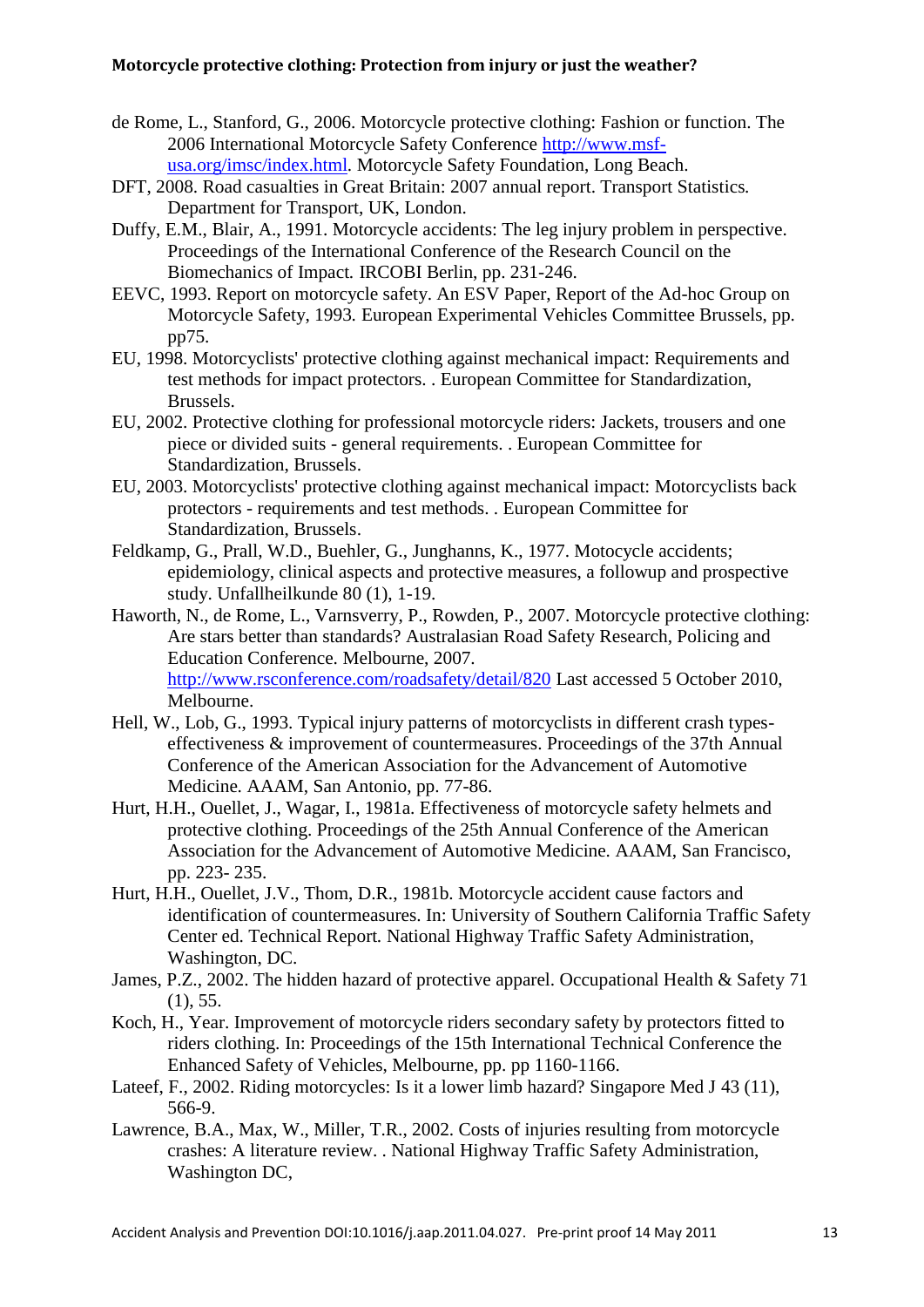[http://www.nhtsa.dot.gov/PEOPLE/INJURY/pedbimot/motorcycle/Motorcycle\\_HTM](http://www.nhtsa.dot.gov/PEOPLE/INJURY/pedbimot/motorcycle/Motorcycle_HTML/toc.html) [L/toc.html](http://www.nhtsa.dot.gov/PEOPLE/INJURY/pedbimot/motorcycle/Motorcycle_HTML/toc.html) (accessed June 11, 2010).

- Lee, H.Y., Chen, Y.H., Chiu, W.T., Hwang, J.S., Wang, J.D., 2010. Quality-adjusted lifeyears and helmet use among motorcyclists sustaining head injuries. American Journal of Public Health 100 (1), 165-170.
- Lin, M.R., Chang, S.H., Huang, W., Hwang, H.F., Pai, L., 2003. Factors associated with severity of motorcycle injuries among young adult riders. Annals of Emergency Medicine 41 (6), 783-91.
- Liu, B., Ivers, R., Norton, R., Boufous, S., Blows, S., Lo, S., 2008. Helmets for preventing injury in motorcycle riders (review update). Cockrane Database of Systematic Reviews Issue 1, pp. 37.
- Lumley, T., Kronmal, R., Ma, S., 2006. Relative risk regression in medical research: Models, contrasts, estimators and algorithms. UW Biostatistics Working Paper Series*.* University of Washington.
- Naumann, R.B., Dellinger, A.M., Zaloshnja, E., Lawrence, B.A., R., M.T., 2010. Incidence and total lifetime costs of motor vehicle-related fatal and nonfatal injury by road user type, united states, 2005. Traffic Injury Prevention 11 (4), 353-360.
- Noordzij, P., Forke, E., Brendicke, R., Chinn, B., 2001. Integration of needs of moped and motorcycle riders into safety measures. Review and statistical analysis in the framework of the European research project PROMISING, Workpackage 3, Report D-2001\_5*.* SWOV Institute for Road Safety Research, Leidschendam, The Netherlands, pp. pp212.
- Nunneley, S.A., Myhre, L.G., 1976. Physiological effects of solar heat load in a fighter cockpit. Aviation Space and Environmental Medicine 47 (9), 969-973.
- OECD, 2001. Motorcycles: Common international methodology for on-scene, in-depth accident investigation. In: Development, O.F.E.C.A. ed. Technical Expert Group of the Coordinating Group for Motorcycle Accident Investigations, Road Transport Research Program of the Directorate for Science, Technology and Industry, OECD, Paris.
- Otte, D., Middelhauve, V., 1987. Quantification of protective effects of special synthetic protectors in clothing for motorcyclists. In: Cesari, D., Charpenne, A. eds. Proceedings of the International Conference of the Research Council on the Biomechanics of Impact*.* IRCOBI, Birmingham, UK, pp. 1-18.
- Otte, D., Schroeder, G., Richter, M., 2002. Possibilities for load reductions using garment leg protectors for motorcyclists -- a technical, medical and biomechanical approach. Proceedings of the 46th Annual Conference of the American Association for the Advancement of Automotive Medicine*.* AAAM, pp. 367-385.
- Pai, C.W., Saleh, W., 2007. Exploring motorcyclist injury severity resulting from various crash configurations at T-junctions in the United Kingdom--an application of the ordered probit models,. Traffic Inj Prev 8 (1), 62-8.
- Reeder, A.I., Chalmers, D.J., Langley, J.D., 1996. The risky and protective motorcycling opinions and behaviours of young on-road motorcyclists in New Zealand. Social Science and Medicine 42 (9), 1297-1311.
- Ride, 2009a. Textile suits. Ride, <http://www.motorcyclenews.com/MCN/Products/productsresults/> Last accessed 24 April 2011*.* Bauer Media, UK.
- Ride, 2009b. Winter gloves. Ride, <http://www.motorcyclenews.com/MCN/Products/productsresults/> Last accessed 24 April 2011*.* Bauer Media, UK.
- SAS, 2008. 9.1. SAS Institute Inc., Cary, NC. USA.